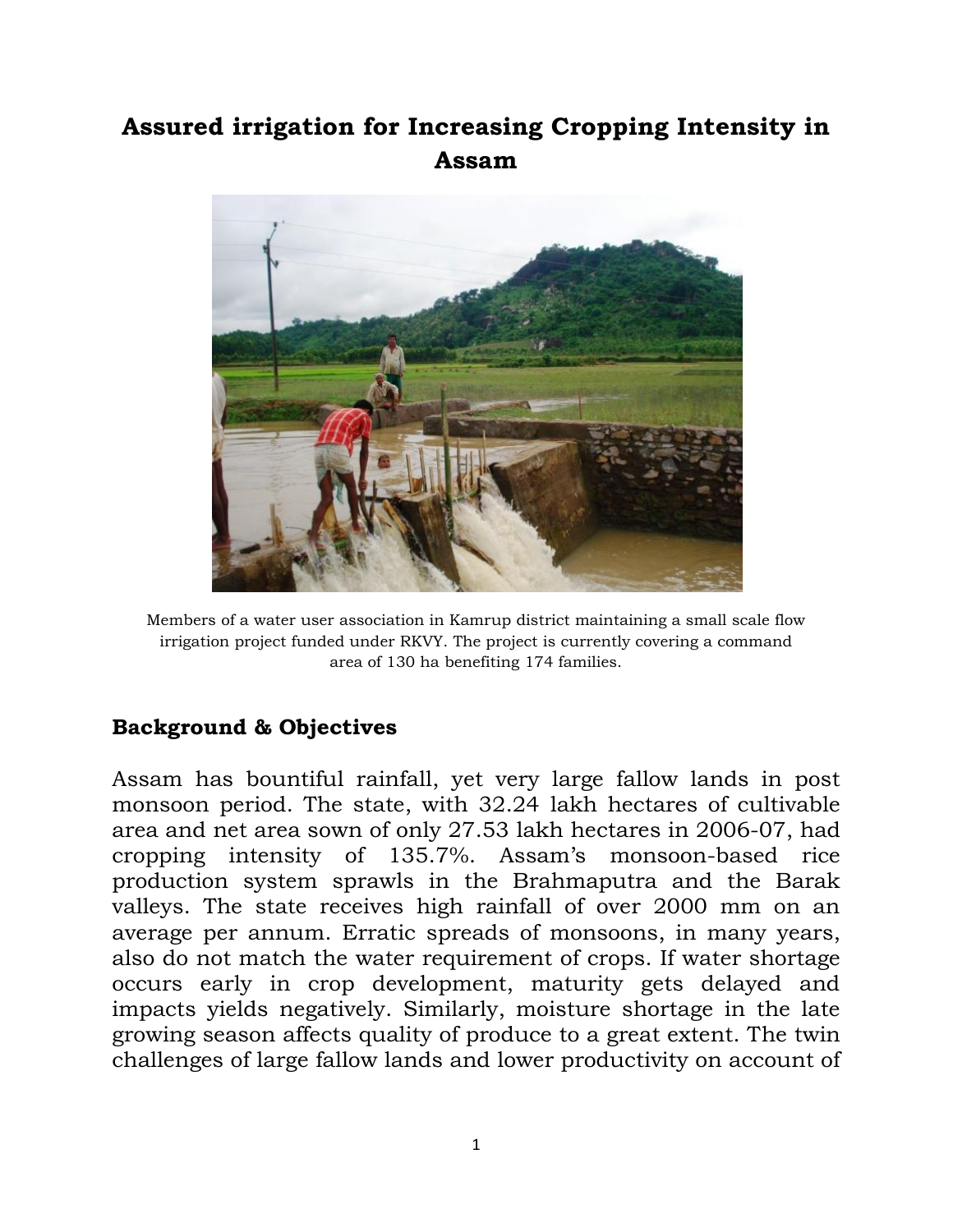erratic rainfall, if addressed, can convert Assam into rice bowl of India taking green revolution to the East.

The intensity of rainfall in the state is very high from April to October and it is scanty between December and February. Assured irrigation during post monsoon period is, therefore, highly essential in the context of Assam for farmers to engage in double cropping. Alluvial tracts of the Brahmaputra plains are rich in groundwater with multiple aquifer systems. Assam is also endowed with vast surface water resources. In spite of all these natural advantages, although providing assured irrigation to farmers has been the priority of the state government for years, only a fraction of the full potential had been realized by the time RKVY was ushered in the State.

Public investment for ensuring assured irrigation by minor irrigation projects in Assam received first major boost during 2001- 2005 through the World Bank aided Assam Rural Infrastructure and Agriculture Services Project (ARISP). The project provided subsidized Shallow Tube Wells with pump sets to individual or small groups of farmers for utilizing the available ground water.

Subsequent to ARISP, irrigation investments in Assam were also channelized through a number of projects such as Shamridha Krishak Yojana (Aided by NABARD), Technology Mission on Horticulture, National Food Security Mission (NFSM), Assam Agricultural Competitiveness Project (AACP –World Bank Aided), Assam Bikash Yojana (ABY), and State Priority Sector Scheme (SPS). The Assam Agricultural Competitiveness Project (AACP) launched in the year 2005 also provided Low Lift Pump sets (LLP) to tap the surface water resources. Irrigation potential in the state increased from 214500 hectares in 2000-01to 367592 hectares in 2007-08 due to the above interventions.

## **RKVY Intervention**

Department of agriculture, government of Assam decided to scale up minor irrigation related interventions under RKVY to boost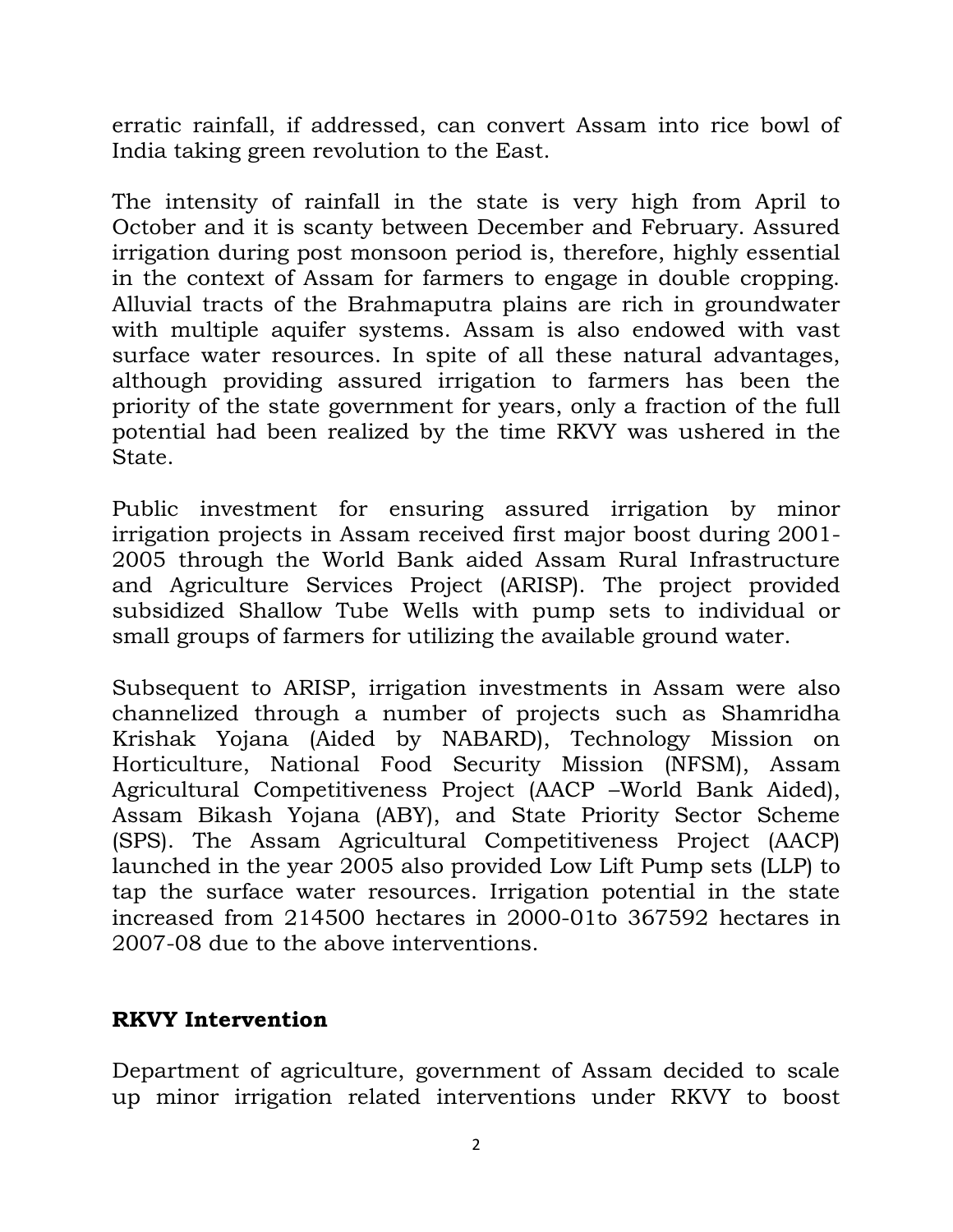ongoing efforts during 2008-2009. These interventions were prioritized as RKVY flagship scheme with a total outlay of Rs.7.90 Cr, Rs.17.22 Cr and Rs.130.26 Cr during the years 2008-09, 2009- 10 and 2010-2011 respectively.

Minor irrigation interventions under RKVY included private Shallow Tube Wells (STW) with diesel / electrical pump sets to pump ground water, installing Low Lift Pumps (LLP) for lifting flowing surface water, Deep Tube Wells (DTW) both on individual and community basis and constructing minor check dams on permanently flowing streams for providing irrigation facilities. All these interventions provide irrigation facilities during Rabi and Boro seasons and thereby bring additional area under cultivation raising cropping intensity. These interventions also enable farmers to address intraseasonal stress during periods of erratic monsoons.

In the case of STW and LLP subsidy assistance was earmarked at a maximum of 60 percent subject to an amount of Rs. 20400 for STW and Rs.15000 for LLP, whereas 90 percent assistance was provided for flow irrigation. On an average, a minor flow irrigation project received subsidy assistance at Rs.5400 per hectare. For DTW, assistance was provided with normative cost of Rs. 5 lakh and subsidy assistance of Rs. 3.5 lakh per DTW.



**A Shallow Tube Well with diesel pump set supported under RKVY is being used to irrigate paddy in Nagoan District of Assam**

## **Outcome**

Substantial progress has been made in the creation of irrigation related assets by RKVY during the last three years.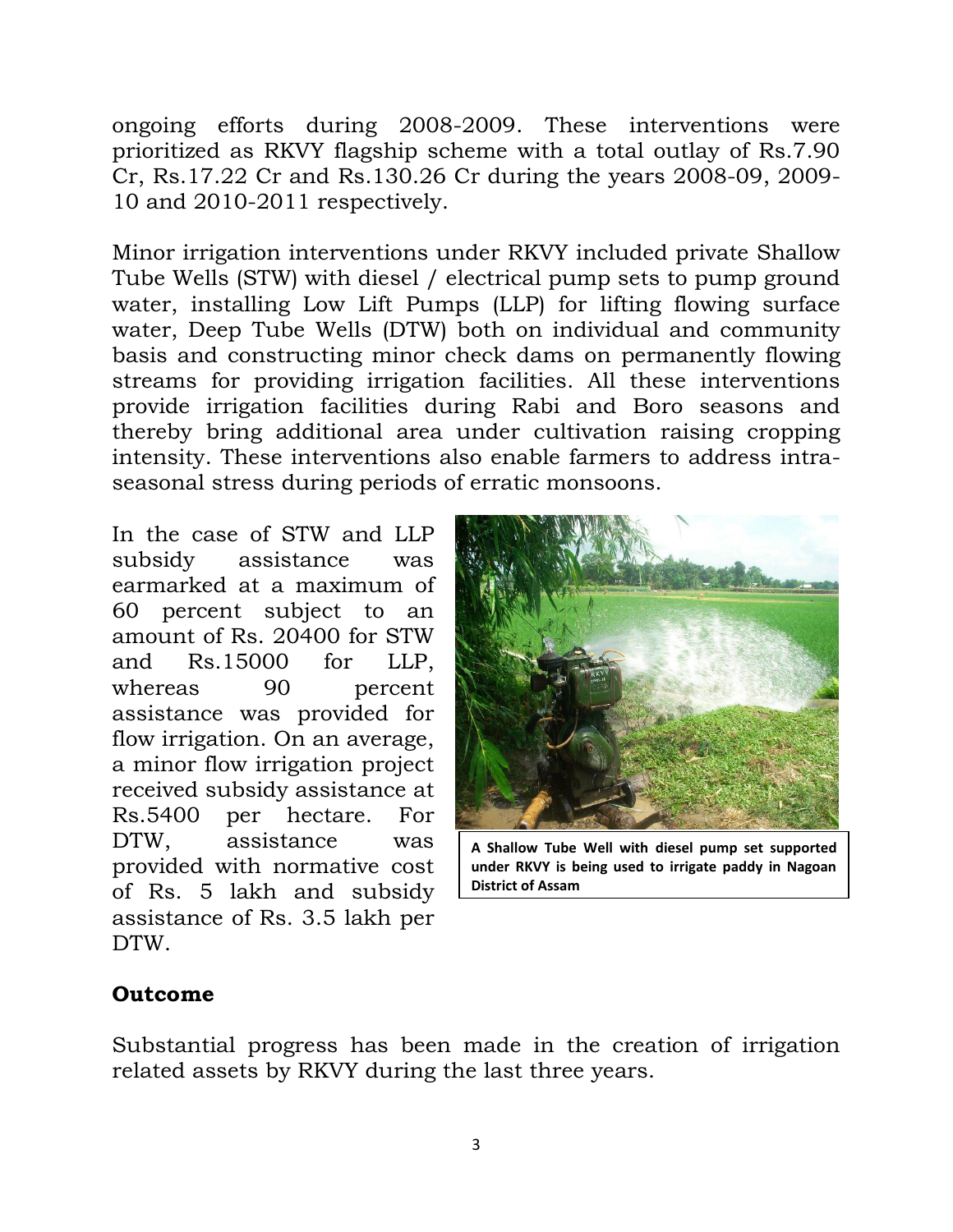During the period from 2008 to 2011, a total of 39189 STWs with pump sets and 7207 LLPs were installed. Government had planned to install 59815 STWs and 20694 LLPs during this period. Therefore, there is still a lot of catching up to do. State has realized flow irrigation potential of 5000 ha with these interventions and assured irrigation capacity created through STWs and LLPs under RKVY so far is 91000 hectares and 40700 hectares respectively. Upon completion of RKVY projects taken up during the 11th plan, the state would have added an additional irrigation potential of 141700 hectares in all.

As per recent available statistics (December"2011), the department of Agriculture created assured irrigation facility (under utilization) for 4.70 lakh hectare which is 16.8 % of Net cropped area. Together with intervention of state irrigation department the current area under assured irrigation in the State is 7.73 lakh hectares which is 27.5% of Net cropped area against national average of 39%. In comparison to situation in 2006-07 mentioned above, the current Net shown area in the State is 28.10 lakh hectares and average cropping intensity is 142% against national average of 139%.

Continuing the policy thrust, the department of Agriculture, intends to bring in an additional 200000 ha area under assured irrigation through installation of 75,000 STWs and 50000 LLPs by the end of 2015. The planning includes measures to monitor and ensure sustainable use / safe yield of ground water.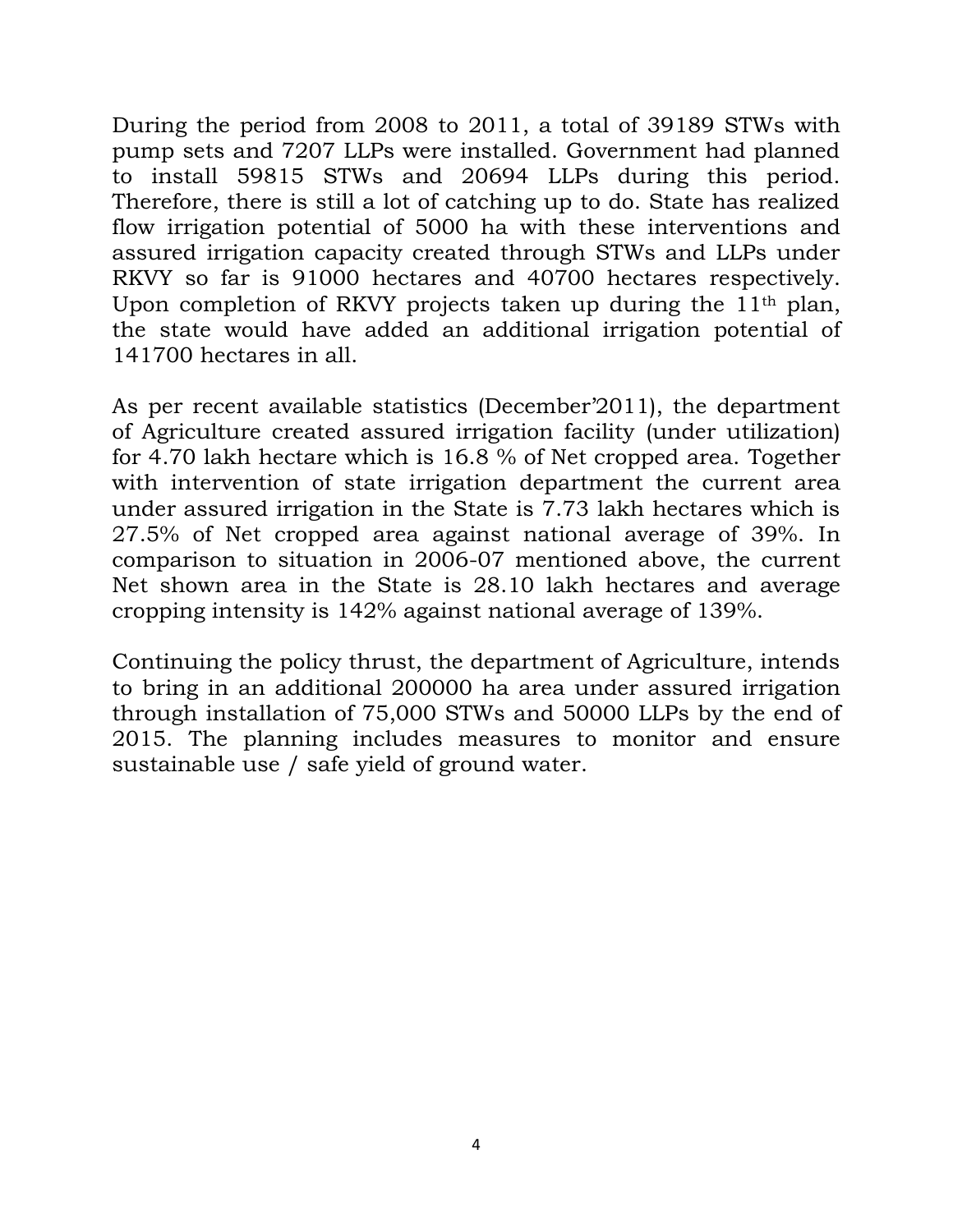

A Deep Tube Well at Hebeda Village supported under RKVY. The beneficiary Farm Management Society later on also received assistance under NFSM for rice demonstration*.*

Assured irrigation together with coordinated intervention in the field of mechanization, marketing and farm extension helped the state in achieving accelerated growth with a significant shift in cropping patterns and enhanced production. Today the cropping intensity in majority of STW areas is crossing 200 percent. The state achieved record rice production of 50.86 LMT during 2010-11 against local requirement of 41 LMT. The impact of STW / LLP distribution on equity and poverty is quite positive as all attempts are being made to select beneficiaries for small and marginal

farmers in close association with *panchayat* level institutions. The growing intensification of agriculture resulting in greater number of working days has also directly benefitted landless agricultural laborers.

Building on the need for convergence for greater impact, the department is trying to dovetail RKVY irrigation related intervention with other concurrent central sector projects like National Food Security Mission (NFSM). For example, *Pathar Parichalana Samity* (Farm Management Society) in Hebeda Village, Makum, Tinsukia District received assistance both for deep tube well and scientific rice demonstration under RKVY and NFSM respectively.

The intervention of STW /LLP distribution is more likely to be sustainable as beneficiaries are fully responsible for their operation and maintenance. It has been observed that though electrical pump sets are more economical than diesel sets, farmers could not fully utilize the benefits of electrical pump sets. This is due to the fact that power lines with required load bearing capacities hardly reach interiors of farm fields; there is shortage of voltage and power supply. This drawback is being tackled by the department.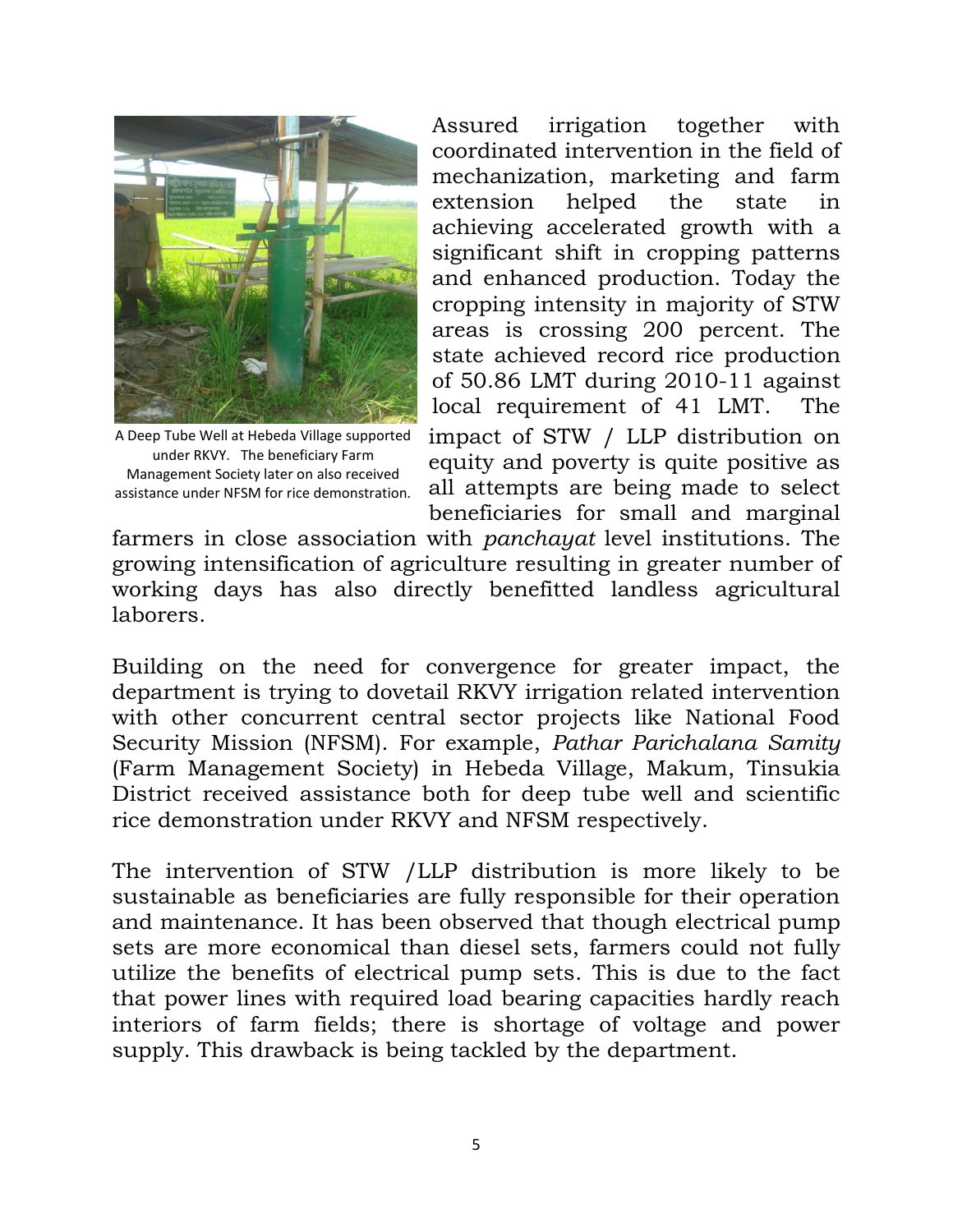*Shallow tube-wells have done to Indian irrigation what personal computers have done to computing globally; they have democratized irrigation, taking it out of command areas to every nook and corner of the country. In other words it brought about greater spatial equality in irrigation unlike canal projects which have created concentrated pockets of agrarian prosperity in canal commands. In flood prone eastern India, tube-well irrigation has helped mitigate the rapacity of floods and water logging by reducing 'rejected recharge'.* **Excerpt of essay by Tushaar Shah, IWMI**

A STW helps irrigate 2 hectares of land for a small farmer providing him opportunity to take one/two additional crops from the same piece of land. Small and marginal farmers have on an average been able to earn a minimum of Rs 50000/- extra per year per hectare with this intervention. Similar gains have been reaped by farmers benefitting from other minor irrigation interventions.



Mr. Nurul Haque, RKVY Beneficiary Vill Adhiar Para, Hajo, Kamrup (R) District

"Government subsidy under RKVY on STW and pump sets is a gift for my family. We tried to purchase one earlier also but high cost of installation of tube wells and pump sets prevented us from doing so."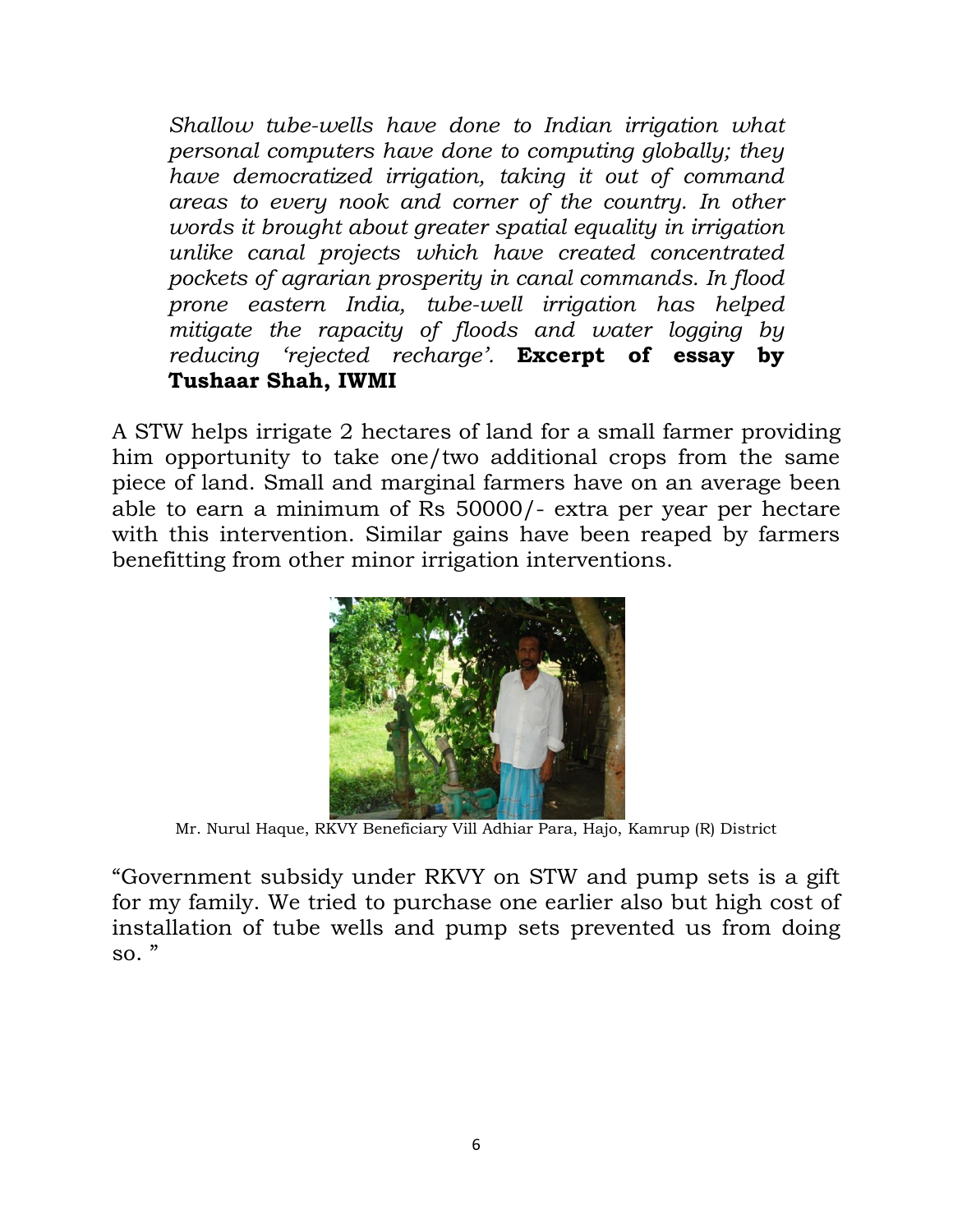

Christian Basti Flow irrigation project (Local Name: *Kritupal Bheta), Chirstian Basti, Sonitpur (Right: Happy faces of a minority farm family at the backdrop of their newly constructed pucca home"*

"Our Samity covers 132 minority farm families. It was a long cherished dream to have a permanent structure in order to continuously tap a known perennial source of water in our area for irrigation. For decades we used earthen structures that were damaged frequently. Under RKVY a flow irrigation structure was erected at the cost of 2.7 lakh. Our Samity could also manage some support under MNEGS for land development work. The structure which is of high quality is now ensuring irrigation for around 1500 bighas of land in the area"

> Sri Lawrence Bhengra Christian Basti Pathar Parichalana Samity (PPS) Sonitpur, Assam



Members of Salaguri Krishak Gut, Solaguri, Dhing, Nagoan (Right: Mr.Pradip Kr Das "Dhan Samrat")

"Ours is a 70 member progressive group of farmers with total land holding of around 700 bighas (280 ha). We received assistance under RKVY in the form of installation of Shallow Tube Wells